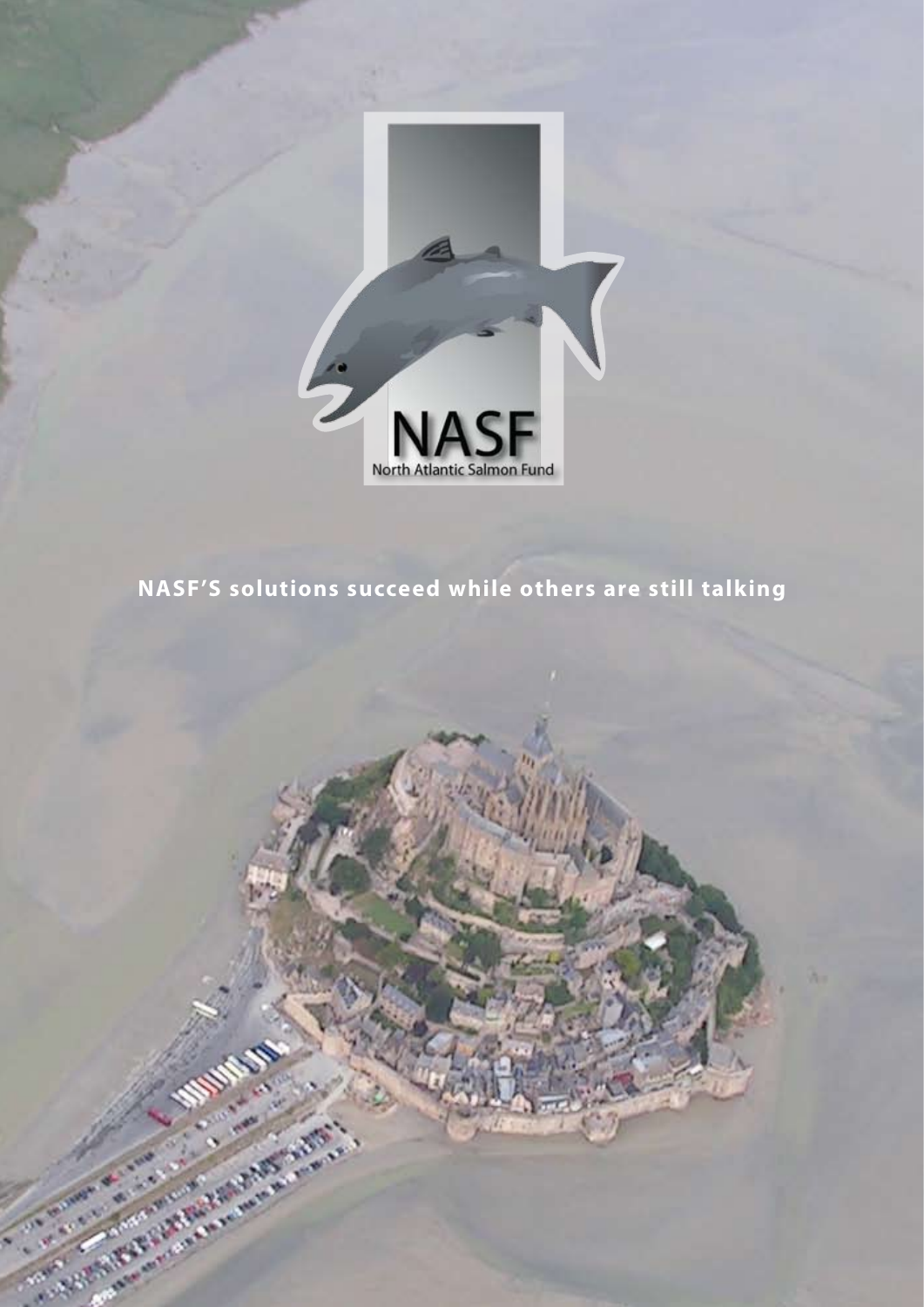# **NASF has worked for 20 YEARS to return salmon stocks to their historic abundance**

The North Atlantic Salmon Fund (NASF) is a coalition of volunteers that since 1989 has brokered market-based compensation agreements that end interceptory netting and long-lining for salmon. NASF provides cash, resources or alternative fisheries to commercial fishermen who agree to stop harvesting salmon.

Nothing beats the commonsense approach when it is backed by the advice of our experts.

And now we are getting there. Crude estimates suggest that our work has allowed 15 million extra salmon to return to their home rivers. NASF believes that close to 90% of all salmon netsmen in the north Atlantic regions have now signed up to the doctrine of commercial conservation agreements.

Salmon in Europe:

The North Atlantic Salmon Fund (NASF) aims at restoring wild salmon stocks to their historic abundance. Together with key European partners in France, Spain, Germany, Switzerland and the Check Republic, NASF is helping develop a plan to restore salmon stocks to a number of European rivers.



## **Shortlist of problems in streams caused by dams:**

physical barrier to migration-both upstream and down, and both are equally important change the flow regime in river above and below the dam change riverine water temperatures change dissolved oxygen concentrations change the way sediment moves through river systems because of changes in flow regimes, river channels are altered aquatic insects and other invertebrates within streams are changed predator and prey relationships are changed in a number of ways alters the distribution of nutrients in the river system directly alters habitats, especially those needed by migratory species changes in habitats favor lake dwelling organisms over migratory species pollutants are more likely to become trapped in the river system encourages the use of hatcheries as a "solution" to the problems caused by dams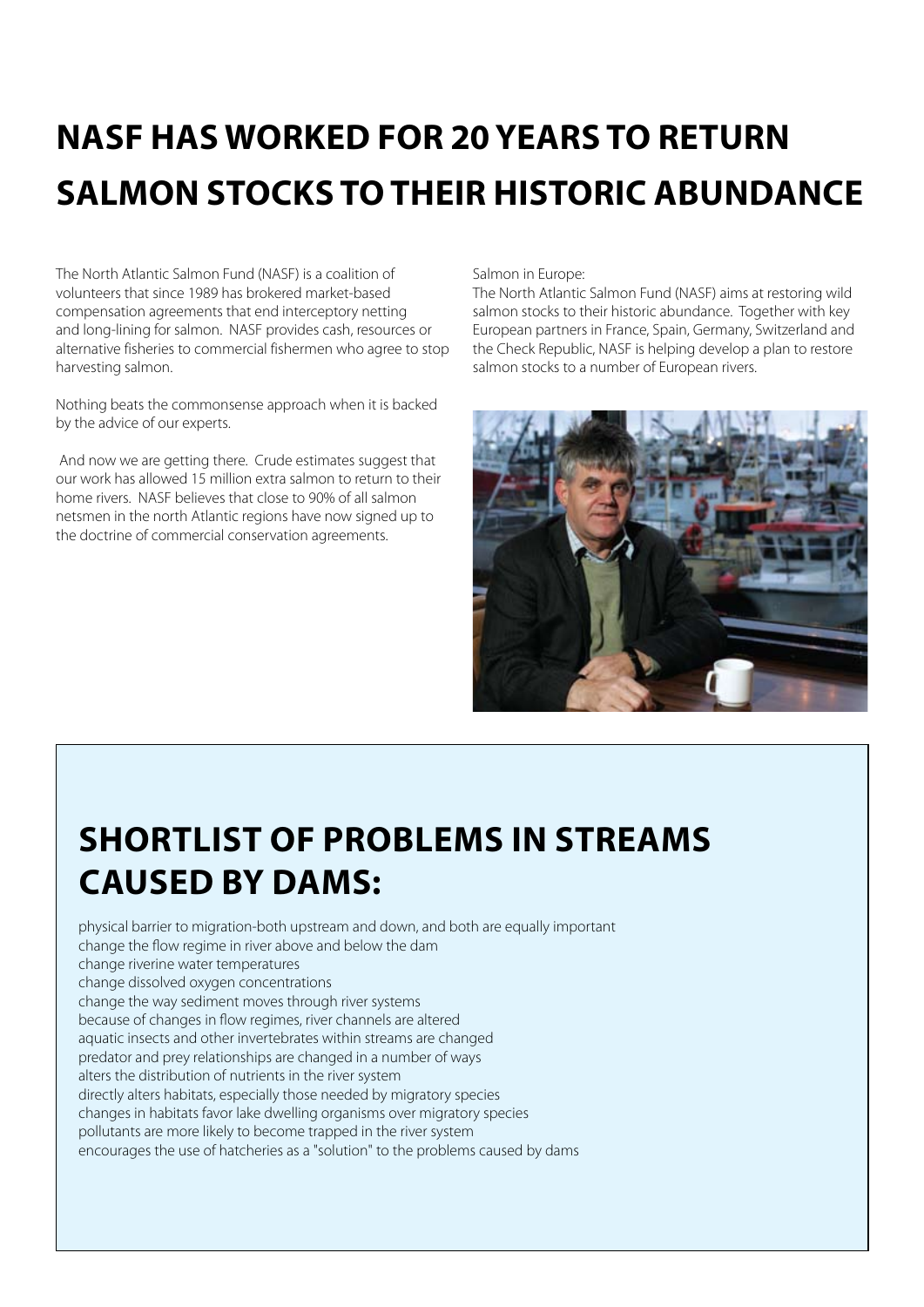

### **Introduction**

NASF understands that the French authorities will shortly announce a dramatic new plan to restore the wild salmon runs of the rivers Sélune and Sée in Normandy. Following an advisory visit by a team from NASF International the authorities in the popular French holiday region have decided to open up large new areas of salmon habitat by demolishing two massive dams.

The bigger of the two dams is at Vezins, 20 kms up the Sélune. Some 34 metres (111 ft) high it was built to provide water and hydroelectric power in a three-year building operation completed in 1932. A similar dam was pulled down at Kernansquillec on the Léguer river in Brittany in the 1990s.

The second dam that is to be demolished was constructed at La Roche-qui-Boit during the First World War. It is only half the height of its upstream counterpart but it is 12 kms nearer the sea and its construction created a complete barrier for salmon seeking to reach the headwaters. Both dams were designed and built by the same engineer/architect partnership, Louis Pelnard-Considère and Albert Caquot.

### **Green Initiative**

This very 'green' initiative demonstrates the determination of the French government and the country's salmon anglers to lead growing efforts by several European countries to restore their lost stocks of wild Atlantic salmon. France is already taking important steps towards the restoration of its salmonid populations with the aim of increasing salmon numbers to levels to maximum sustainable levels. The removal of the two dams will be an important further step in this process.

Wild Atlantic salmon were once plentiful in all the European rivers from northern Portugal to Finland's border with Russia. Pollution and dams that prevented salmon reaching their spawning grounds have since wrecked stocks in almost all the rivers south of Norway and Sweden. However, interesting restoration and dam removal projects aimed at restoring Atlantic salmon, goes on in several countries, such as Denmark, Great Britain, Germany, USA and Canada.

In France there were once about 100,000 salmon in the the Loire and its main tributary, the Allier, with catches of 30,000 to 45,000 fish. This huge stock has largely disappeared.

### **Dams**

The Saint-Etienne du Vigan dam, which closed off some of the Allier's best spawning grounds for over 100 years, was dismantled in 1998. For half a century an even more formidable obstacle, the Poutès-Monistrol dam built in 1941, stopped all migration to the upper reaches of the Allier. This meant that until a salmon lift was built in 1986 only 8% of the original salmon spawning areas were available to the fish. In theory the lift opened up some 2,000 hectares of salmon habitat but natural recovery has proved to be very slow. In 1996, 10 years after the elevator was commissioned, it was used by only 67 adult salmon.

In Normandy the dams that are to be removed have also prevented returning salmon reaching much of the potential spawning areas. The hope is that the complete removal of the two dams will produce a much speedier stock recovery than has taken place on the Loire-Allier.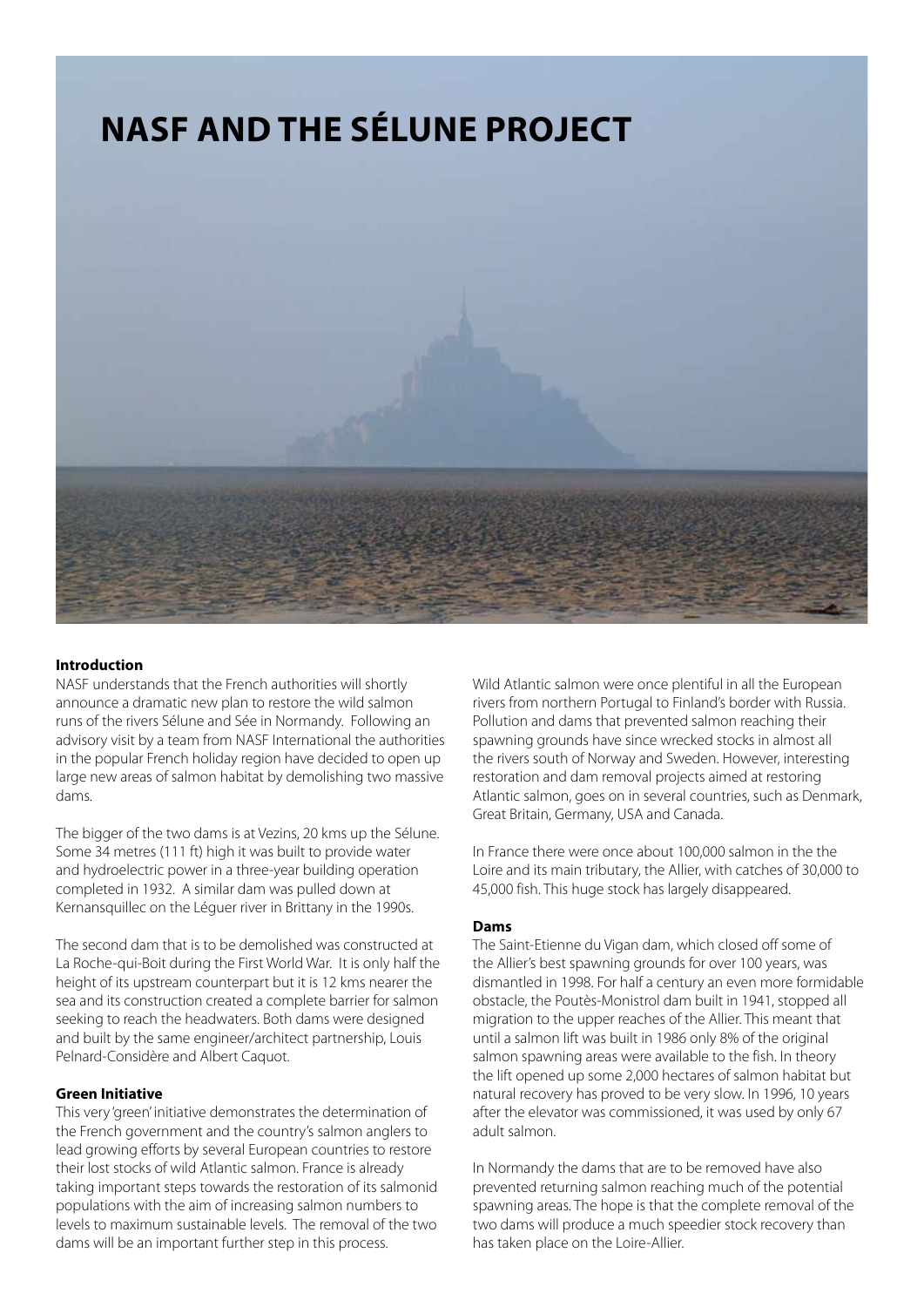

### **Catchment area**

Between them the Sélune and Sée have a total catchment area of 1,480 square kilometres.The combined waters of the two rivers flow into the Bay of Mont Sain-Michel through what is reputed to be the largest wetland area in mainland Europe. The 4,000 hectares of salt-meadows are said to be a wildlife haven that is unique in Europe. The salmon of both rivers are unusual in having largely identical genes and the fish seem to be able to live and breed quite freely in either river.

President Nicholas Sarkozy has shown great enthusiasm for environmental projects like the Normandy initiative. In 2007 he instigated the "Grenelle de l'Environnement", an environment round table that aims to define the key points of government policy on ecological and sustainable issues for the next five years.

With the French authorities keen to review the prospects of rebuilding the salmon runs in the Sélune and Sée the ecological status of the two rivers was first investigated by local experts from ONEMA (Office National de l'Eau et des Milieux Aquatiques), Agence del'Eau Seine Normandie and the President of SAGE Sélune (the Sélune catchment abstraction management authority).

They found that there are no major problems with the water quality and that agricultural run-off in the two catchment areas is at acceptable levels for young salmon. Quite apart from restoring an important natural resource, the scheme has considerable potential to extend Normandy's holiday industry. It has been estimated that the region receives three million tourist visitors a year.

### **NASF and French authorities**

Since 1993, NASF has enjoyed a good relationship with the French authorities in respect of salmon restoration. The French Government supported NASF's high seas moratorium projects and the campaign in Ireland to end the Irish drift netting that intercepted a great many salmon that would otherwise have returned to their native rivers in France, Spain, Germany, England and Wales.

NASF met and discussed the project with leading French experts at the invitation of the French authorities. Normandy and Brittany are the first areas of mainland Europe to receive the remnants of the huge numbers of Atlantic wild salmon that formerly returned to the continent from the salmon's high seas

feeding grounds off Greenland, Iceland and the Faroe Isles. This makes the prospect of successfully restoring salmon stocks in Normandy of considerable importance in encouraging growing efforts in countries from Northern Spain to Germany to rebuild low salmon numbers and to recreate the salmon runs of rivers that have lost their stocks.

NASF believes that if the plan is to succeed a campaign to win the support of the local population is just as necessary as providing good and abundant in-river habitat. NASF chairman Orri Vigfusson, a member of the visiting advisory team, said: 'Healthy salmon stocks are an excellent indicator of good environmental status and water quality. NASF also feels it is important to link this project to efforts to extend the premium image of Normandy's tourism.

### **Business Plan is key to success**

'The economy of the whole region would enjoy very substantial benefit from angling visitors if salmon stocks can be fully restored. Anything that can be done to raise the public awareness of the value to the area of salmon and sea trout will be beneficial. We would suggest that an overall business plan should be produced to highlight the economic benefits.'



Compared to the extended tourism that takes place on the other side of the Channel the traditional holiday season in northern France is remarkable short. The fact that salmon run the Sélune and Sée from April to October and that growing numbers of the fish arrive during September and October could be used to create a valuable extension of the holiday season both before and after the usual holiday influx take place.

If the plan succeeds angling tourism offers great potential for an expansion of the rural economy and the incomes of land owners, hoteliers and shopkeepers. There will also be opportunities for the creation of some angling-related specialist supply and service enterprises. A viable salmon run can increase the number of visitors to the area at a time when there are unused bednights at farm cottages, hostels and hotels. In addition, a wide range of wild life other than salmon will benefit from the dam removals and this offers incentives to visit to a range of other environmental enthusiasts who have no interest in fishing. Local shops will also benefit from these visitors.

NASF believes that the French government and the various agencies involved in the restoration of wild Atlantic salmon numbers in France would be well advised to seek co-operation for much of the work of rehabilitation from the private sector.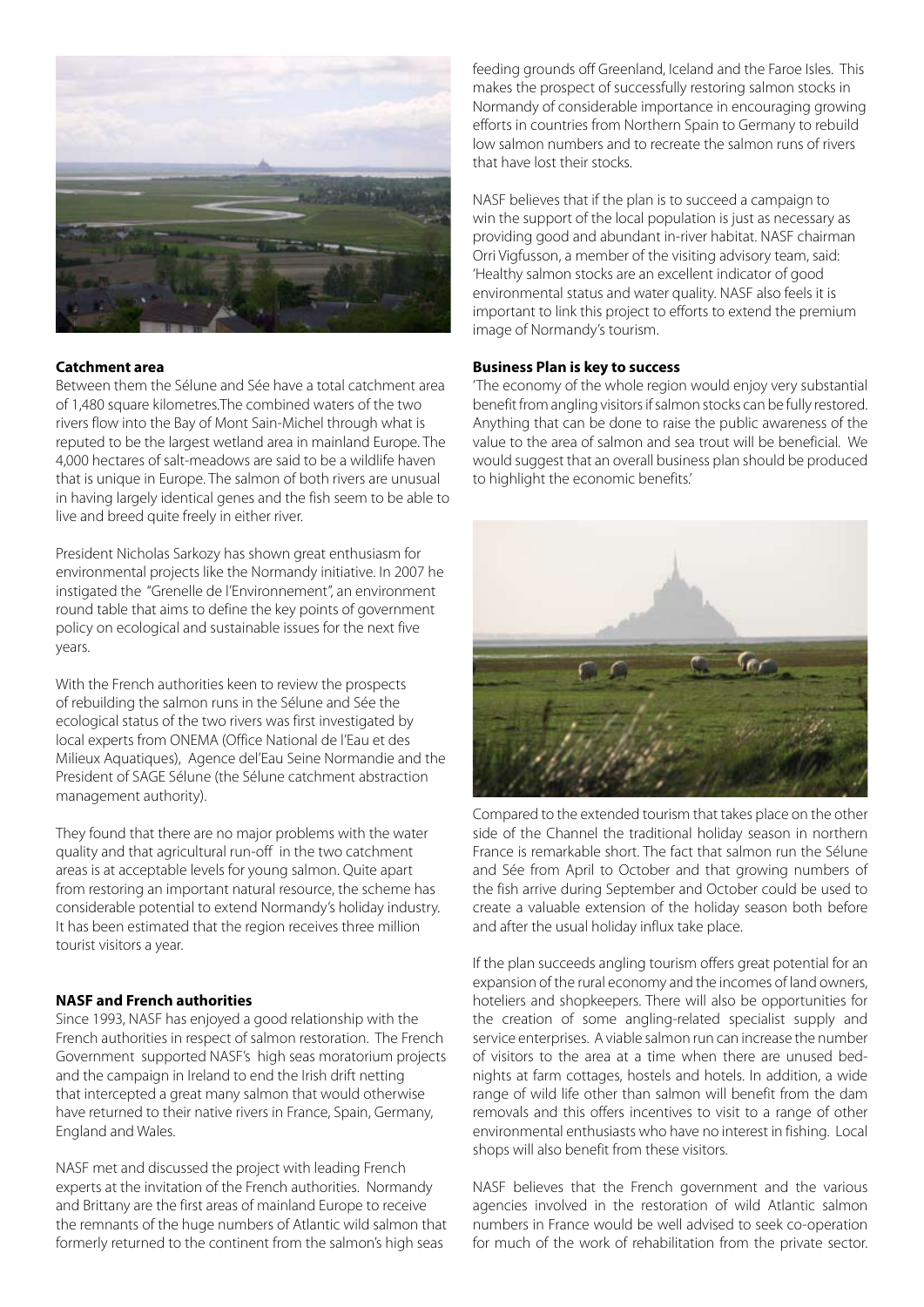

It is NASF's view that as far as the restoration and improvement of salmon stocks is concerned the public sector is best fitted to enable, encourage and regulate.

The hands-on management of salmon rivers and the introduction and execution of the habitat improvement programmes and other restorative efforts necessary to restore an abundance of salmon will be quicker and more efficient if stakeholders in the private sector form an alliance in partnership with the local authorities.

The establishment of a unit like a fishery board could well be the best way of stimulating and maintaining enthusiastic support from the local community. It should be fully representative of all stakeholders who will benefit from the scheme or could contribute to it.

Such a unit must be capable of raising the necessary long term funds, including those available from the EU, to finance the professional expert staff charged with achieving the objectives of the business and environmental strategy.

The directors must have the vision and drive to fully exploit the potential of the Sélune and Sée project. Their immediate task will be the drafting of a detailed business and action plan and the identification of sources of supportive funding for the programme.

The plan should establish sound management objectives for the fisheries and set out the way the day-to-day implementation of the restorative work should proceed. It should also include the development of schemes to advertise and promote the fisheries.

NASF suggests the following initiatives should be considered:

- Setting up a fishery board or similar body to involve all relevant stakeholders in the area including representatives of conservationists, the local tourist boards and district councils.
- The adoption of a wide and inclusive approach as a key factor in triggering voluntary work. This could contribute, for example, to habitat restoration, surveillance and monitoring and enforcement.
- Seeking diversity in the angling clientele by adopting an overall plan that ensures an acceptable mix of private and club waters. This should be aimed at providing good access to high quality beats and it should also offer opportunities to fish to the general public providing those taking part can enjoy the sport without overcrowding. It is particularly important to cater for the needs of local anglers
- The full co-operation and financial support of tourism and business groups. is needed.
- The help of the environmental organisations that could be valuable in assisting the prevention of illegal and damaging activities and the effective surveillance of the river system.
- The design of a conservation and restoration action plan for anglers that would include catch limits, catchand-release and the possible provision of the salmon hatcheries that may be needed to accelerate the recovery whilst also providing high quality fishing.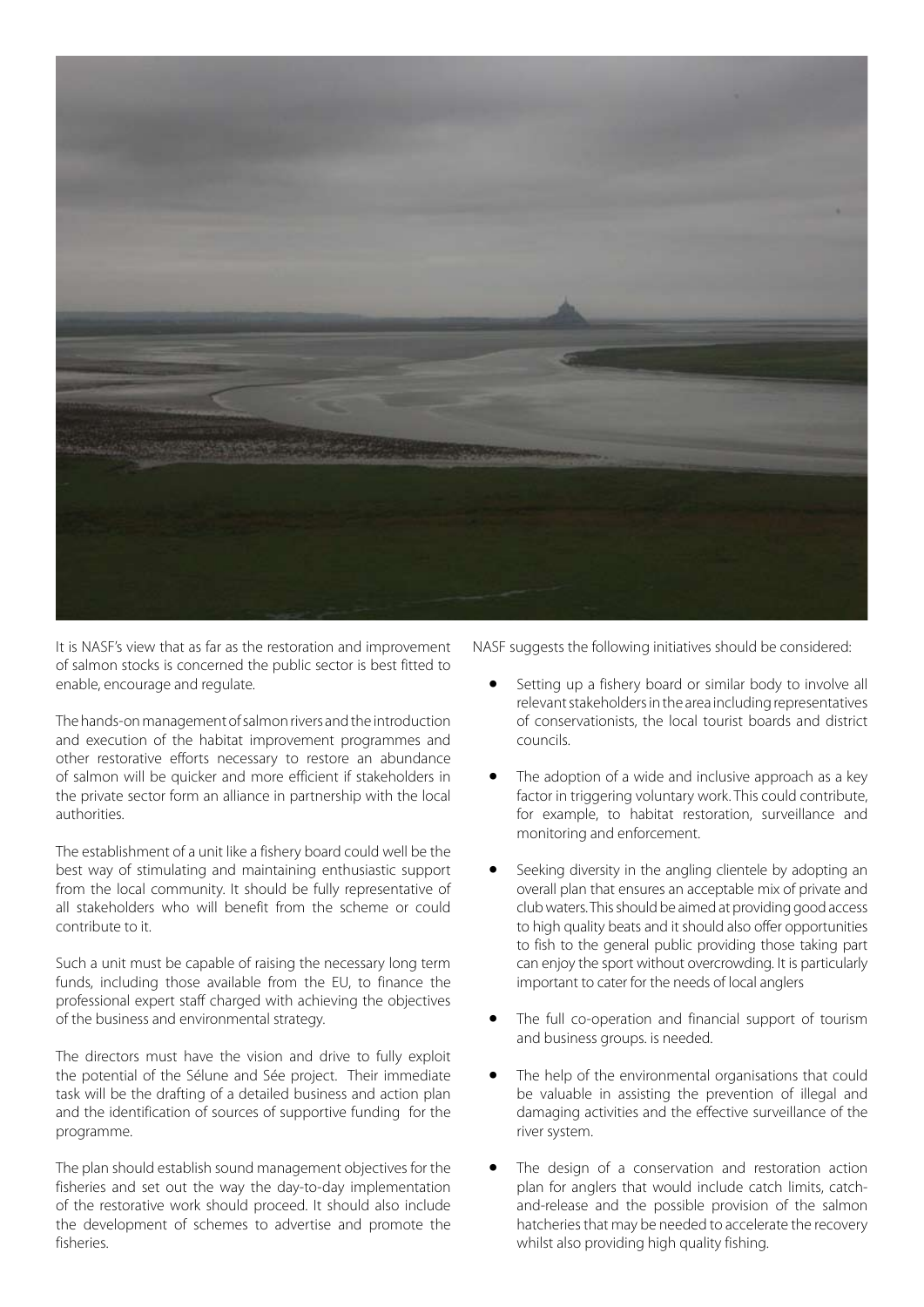- Consideration of the introduction of a "Salmon Event", perhaps as a peak season week-end that focuses on salmon angling, conservation, education, and activities related to salmon angling, such as fly tying, fly casting etc. It should give beginners and interested novices a ready opportunity to join the culture of responsible and sustainable salmon angling.
- Give consideration to the provision of quiding courses and viewing activities, aimed at anglers as well as the non-angling sector, especially schools and colleges The viewing of salmon during the spawning season is one activity that would attract the interest of the educational bodies in Normandy and further afield.

### **Cooperation**

ONEMA is already working on the scheme with stakeholders and the local authorities. NASF has suggested that the cooperation of other fishery, conservation and environmental agencies and organizations should be sought. Mr Vigfusson said: 'We shall try to support the French team as much as possible. We would certainly suggest that our habitat expert, Dr Martin O´Grady, who is a senior member of the group of scientists who advise the Central Fishery Board in Ireland, should be asked to join the team in France to provide independent science-based advice to the agencies involved.'

NASF thinks that high levels of sustainable stocks can be reached quite quickly if the best practical advice on habitat improvement and river management is implemented and linked to fishing regulations that embody the best practices as followed by the most successful fishing clubs around the world.

### **Natural recovery**

It is NASF's view that once the dams in Normandy are gone the potential for a natural recovery should be given its chance. That will involve a minimum wait of at least five years to see if stock numbers have increased once the present stocks have been given free passage throughout the river system. If no significant progress is seen, hatchery enhancement using native salmon as parents is the obvious way to produce a very much faster restoration of the stock.

Catch-and-release as a management tool will be vital to the restoration of the Sélune and Sée. We suggest that a special plan be devised to educate anglers in this method of increasing spawning numbers. The support of the sport fishermen and other interested parties who will have to provide at least part of

necessary funding will be retained if anglers are allowed to fish providing they return their quarry unharmed.

A specific protocol should be designed toward optimising survival of Catch & Release fish which might include barbless hooks, fly only fishing, single treble hooks on lures and baits and perhaps suspension of angling if water temperatures reach say 19°C







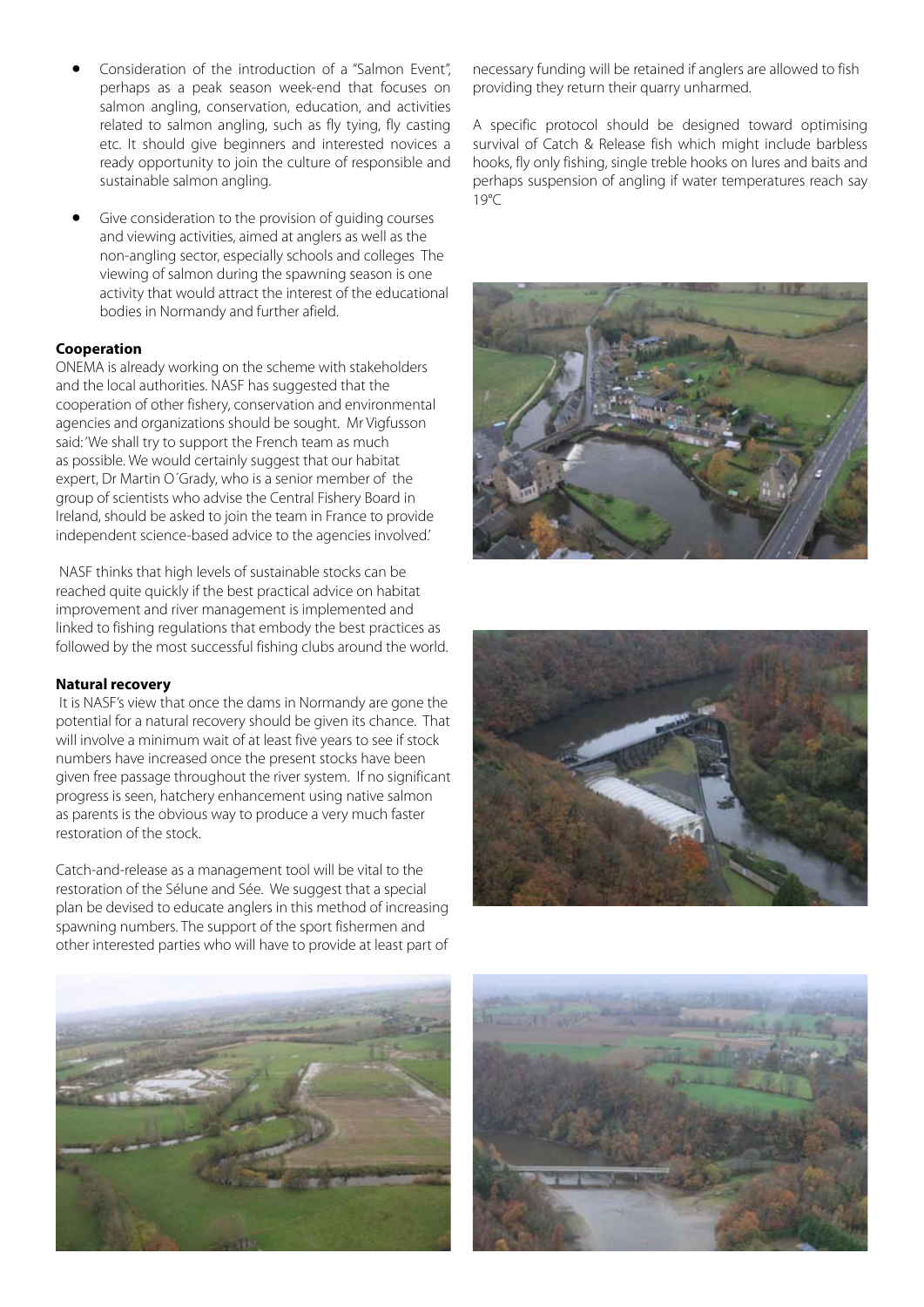

More and more anglers world wide have adopted this way of rebuilding stocks and this approach should be built into the proposed business plan. Attached is a chart showing the beneficial effect of catch-and-release in NASF's model river, the Icelandic Selá. In little more than a decade catches rose from 700 salmon a year to over 2,100. all of them wild. There is a crude estimate of 2-million extra salmon eggs for the habitat.

The Hampshire Avon on the other side of the Channel has a very similar project as part of the plan to rebuild the salmon stock.. The private sector there is led by the Wessex Salmon and Rivers Trust. We asked its chairman, Mr. Brian Marshall, for some guidelines. He said:

acceptable to salmon, long term entrapment of water and the resultant loss of velocity will have caused considerable siltation upstream. In agricultural, and of course, industrial areas, these silts will contain toxins from insecticide and herbicide spraying and perhaps sheep dip. These will not only affect the immediate area upstream but the achieved new exposure to running water will pollute the river downstream."

"Again, the upstream habitat that may look suitable for salmon spawning could also be affected and the long term unused gravels may have become concreted. I am sure your adviser will be aware of these dangers but I think they should be mentioned and costed in the recovery plan so that expectations are not raised too high."



"This is a very exciting project. Whilst the habitat may look very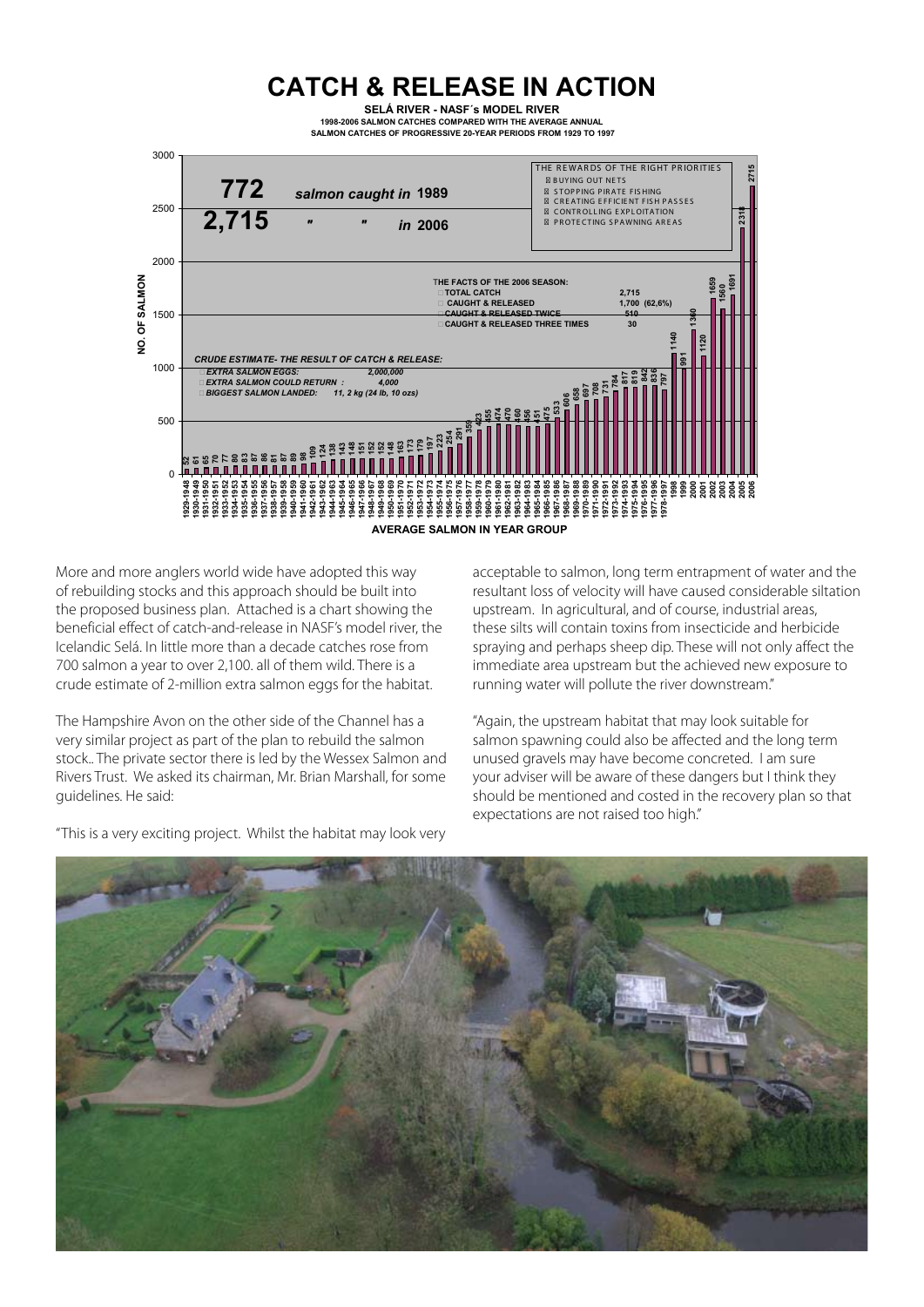"I would introduce a hatchery scheme immediately to kickstart the recovery, to allow selection of likely MSW fish and to accelerate commercial viability. To rely on wild re-generation is a fine ideal but there is increasing evidence that the present serious reduction in the percentage of smolts that successfully return from the sea to spawn may seriously delay the recovery and the financial benefits of restoration. I have been waiting for the Avon to recover without a hatchery for 30 years and it has not happened yet even though we have hectares of unused, high quality salmon habitat."

Mr. Marshall also suggested a close look at the sea trout population. We are aware the sea trout stocks in Normandy are currently very low, but suggest that the situation may improve as the project moves on.

In England the massive revival of the River Tyne's salmon stock and the restoration of the lost salmon run of the River Trent show what can be achieved by dedicated hatchery work.

NASF's preference has always been on natural recovery. However, we believe that glass babies or stocking is vital to the recovery of European rivers. Where stocks have sunk to such low levels that a sizeable existing spawning force and ample diversity do not exist focused and disciplined enhancement

stocking using local broodstock becomes a necessity. Within 2 – 3 years, we suggest that a special meeting should be organized to look at such applications including for the Sélune recovery project.

January 2009

Orri Vigfusson

Acknowledgements: The NASF would like to thank CEO Mr. Patrick Lavarde, Alexis Delaunay, Michel Holl and Arnaud Richard (ONEMA), The Private Office of Environment Minister Mr Jean-Louis Borloo as well as the Direction de l'eau et de la biodiversité (MEEDDAT) for providing details and generous assistance.

Credits and references:

Brian Marshall, Professor Oystein Aas, Michael Charleston OBE, Marc-Adrien Marcellier Photo credit: BS2A, Martin O' Grady Einar Falur and Golli

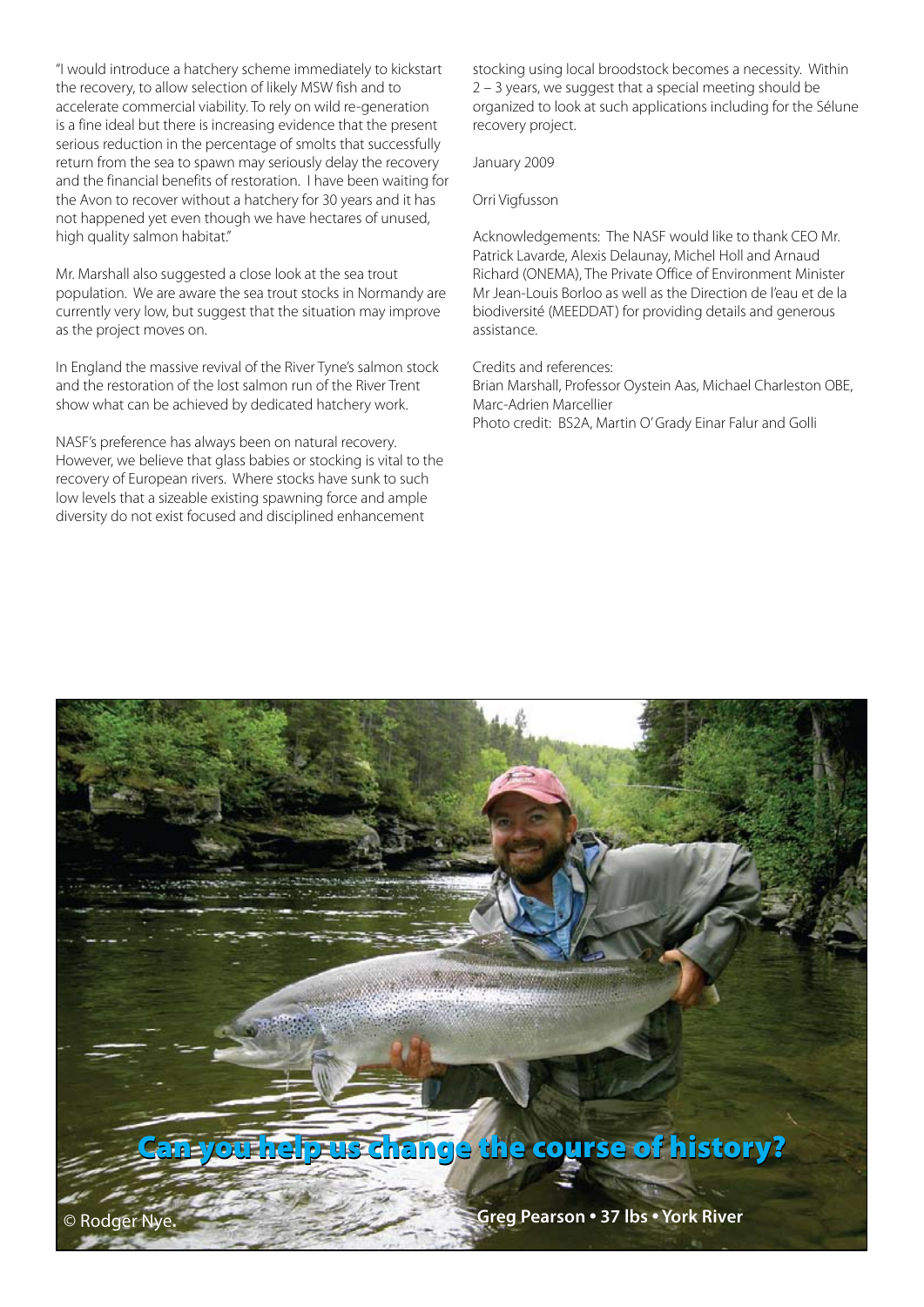### **Some notes on the effect of dams on salmon habitat**

The natural spawning habitat for salmon is areas of loose gravel, in which the hen fish can dig its nest. In the steep upper reaches of rivers suitable spawning gravels accumulate naturally at the tail of plunge pools. Further downstream in the middle and lower reaches, suitable spawning gravels accumulate upstream and downstream of meander bends.

Such quality spawning and nursery areas are of course vital for the maintenance of healthy salmon stocks in a river. Once the salmon emerge from eggs in the spawning gravels their next requirement is a safe and sustaining nursery area. In morphological terms these areas comprise shallow glide zones where the bed is composed of large gravels, cobbles and boulders.

It is important to note that the spawning gravels and the cobble and gravel materials in salmon nursery areas are not fixed features of the riverbed. In fluvial systems there is constant downstream movement of riverbed materials, mostly during times of flood events. The degree of movement will be dictated by the hydromorphology of individual rivers.

From the above information we can ascertain that the construction of a dam on a salmon river can have seriously adverse effects on salmon spawning and nursery in the zones downstream of the dam.

From a fisheries perspective dam construction results in three major problems:

A dam interrupts the downstream movement (recruitment) of fresh gravels and cobbles from the upper reaches. Regulation of river flows by the dam may cause siltation and compaction of loose gravels in downstream areas, eliminating their usefulness to salmon for spawning purposes and reducing the nursery potential of the habitat. Regulated flows may reduce the erosion (recruitment) level of cobble and gravel materials from banks downstream of the dam, thereby compounding the problem and extending the extent of the degrades spawning and nursery area downstream of the dam.

Naturally, there are several other problems caused by dams in rivers . Flutuations in water temperatures, operation of the dam turbines resulting in a rapid drop in water level can have a drastic effect on young salmon living in areas below the dam. Such events can leave fry and parr stranded in puddles or dry land. (As experienced on the Alta in Norway).

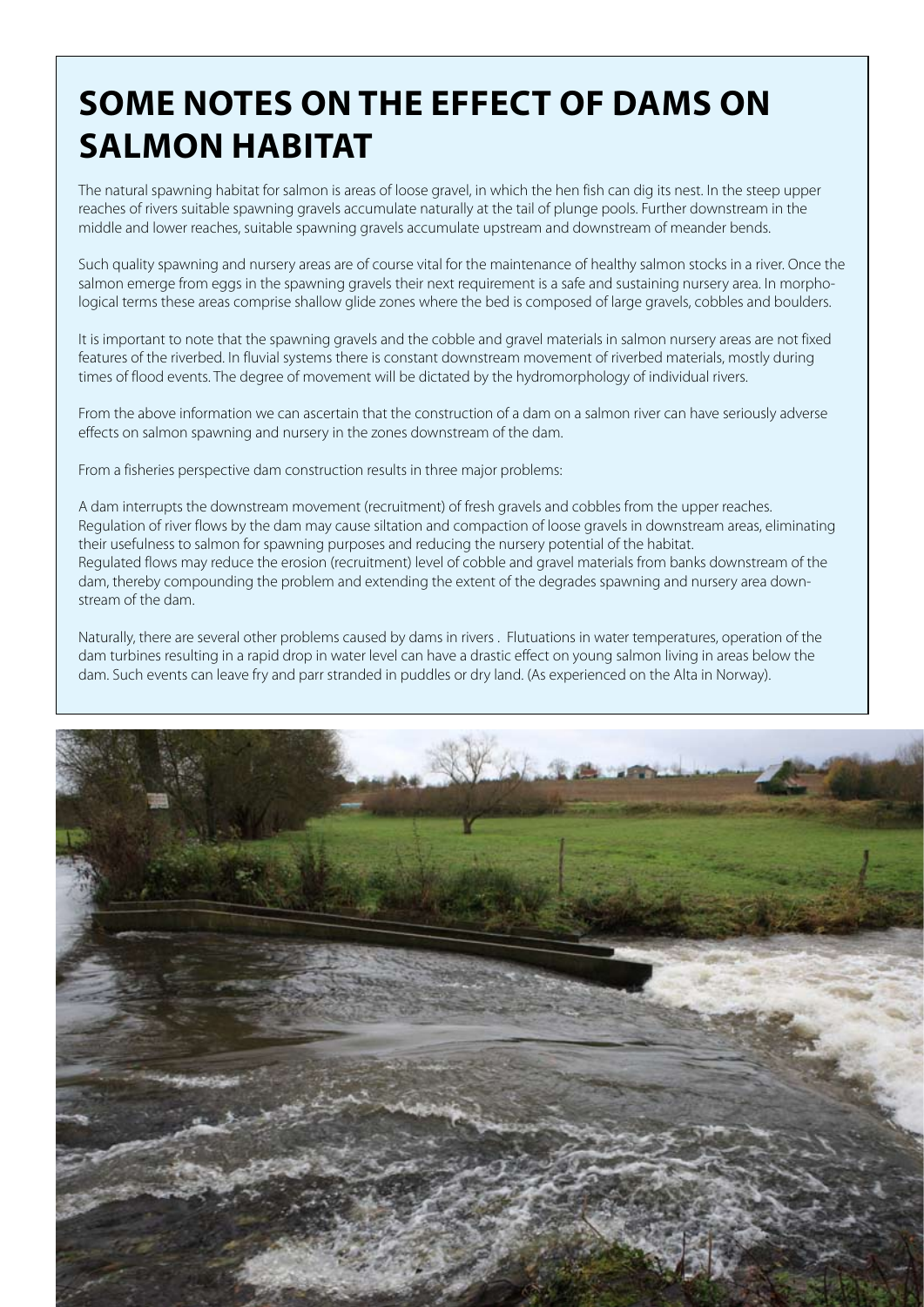### **Salmon Fishery Management Proposals for the Selune River to Follow a Proposed Dam Removal Project**

This report outlines, in summary form, the nature of programmes which might be undertaken in the Selune River Catchment to accelerate the recovery of the Atlantic salmon and other migratory fish stocks (eels, marine lamprey, shad and sea trout) following the removal of the two large dams at Vezins and La Roche-qui-Boit. The reader should note that this report deals solely with habitat enhancement issues. The author regards the whole question of managing the angling aspects of this fishery as being beyond the scope of this report.

These proposals are made on the basis that, historically, the Selune river was one of the best salmon rivers in Normandy. Consequently its restoration, following dam removal should be a feasible proposition provided the following areas are addressed.

### **1. Channel Reconstruction following Dam Removal**

The entire impounded channel reach will need to be desilted following dam removal. This should involve the recreation of a channel which has a natural channel basewidth and sinuosity and the deposition of the silt removed onto the adjacent silt banks on either side of the "new" narrower channel basewidth.

Consideration should be given to reseeding the exposed lateral silt banks with suitable grasses and excluding farm stock from this zone until these banks are vegetated and stabilised. Reseeding should take place immediately after channel excavation to stop erosion of marginal silt deposits back into the "new river channels". The creation of "gentle bank slopes (<300) along this new channel would also help to limit bank erosion.

Assuming that adjacent landowners may, in the longer term, use these land stripes for grazing, or other agricultural purposes, consideration should be given to fencing off the "new river channel", ideally with the fence being at least 3m back from each bank. Apart from reseeding with grasses the stripe between the fence and the river bank should also be planted with suitable native deciduous trees. Observations by the author in the See and Selune catchments suggest that Alders tend to provide a monoculture along many reaches of these rivers – they tend to be the first tree species to recolonise bare banks. Consequently it is recommended that no Alders be planted as part of this programme. They will inevitably recolonise the banks over time. It is important therefore to ensure that other deciduous tree species be given an opportunity to re-establish themselves before the natural Alder recolonisation takes place. The author noted that Ranunculus species are one of the major aquatic plant species in both

the See and Selune catchments. This is a very important plant in salmonid rivers as it harbours large populations of macroinvertebrate species of dietary importance to juvenile salmonids. Ranunculus species will tolerate dappled shade. This plant tends to die back significantly where there is heavy shade. Care should be taken to ensure that any planted tree line, over time, will not create heavy shade.

### **2. The Channel Reach Downstream of the Lower Dam at La Roche-qui-Boit**

Most of this channel reach has a low gradient and is therefore of limited value in terms of salmonid spawning and nursery areas. However, the known salmon spawning areas in this zone should be targeted for works. In river reaches like this, downstream of one or more dams, the quality of suitable spawning grounds for salmon tends to decline following dam construction upstream – the dam itself eliminates the natural recruitment of gravels downstream to the lower reaches. In addition, regulated discharges can lead to the compaction of gravel materials. Following dam removal a physical survey of the limited spawning areas here should be carried out to:

Establish the suitability of existing gravel deposits for spawning. To see if existing gravel deposits are limited in extent because of a lack of recruitment of fresh materials over the last 90 y

Access to the river here is quite good and would allow the input of additional gravels should they be required. If gravel compaction is an issue here then the tossing of gravels, using a hydraulic machine, would quickly resolve this problem.

### **3. A Programme of Works for the Upper and Middle Zones of the Catchment**

O.N.E.M.A. has estimated the potential production of salmon in the middle and upper reaches of the Selune River (Figure 1). To ensure that these production figures are attained over time it will be necessary to carry out a baseline survey of potentially productive channels. Problem areas need to identified and subsequently addressed. These are likely to include:-

- i) Many compacted gravel bed areas because salmon have not spawned here for over 90 years.
- ii) Small man made barriers (weirs and pipe bridges) which may act as partial or complete barriers to migratory fish.
- iii) Extensive tunnelling of channels with dense Alder colonises which may be creating bank erosion problems and excessively shading channels.
- iv) Establish the water quality status (in pollution terms)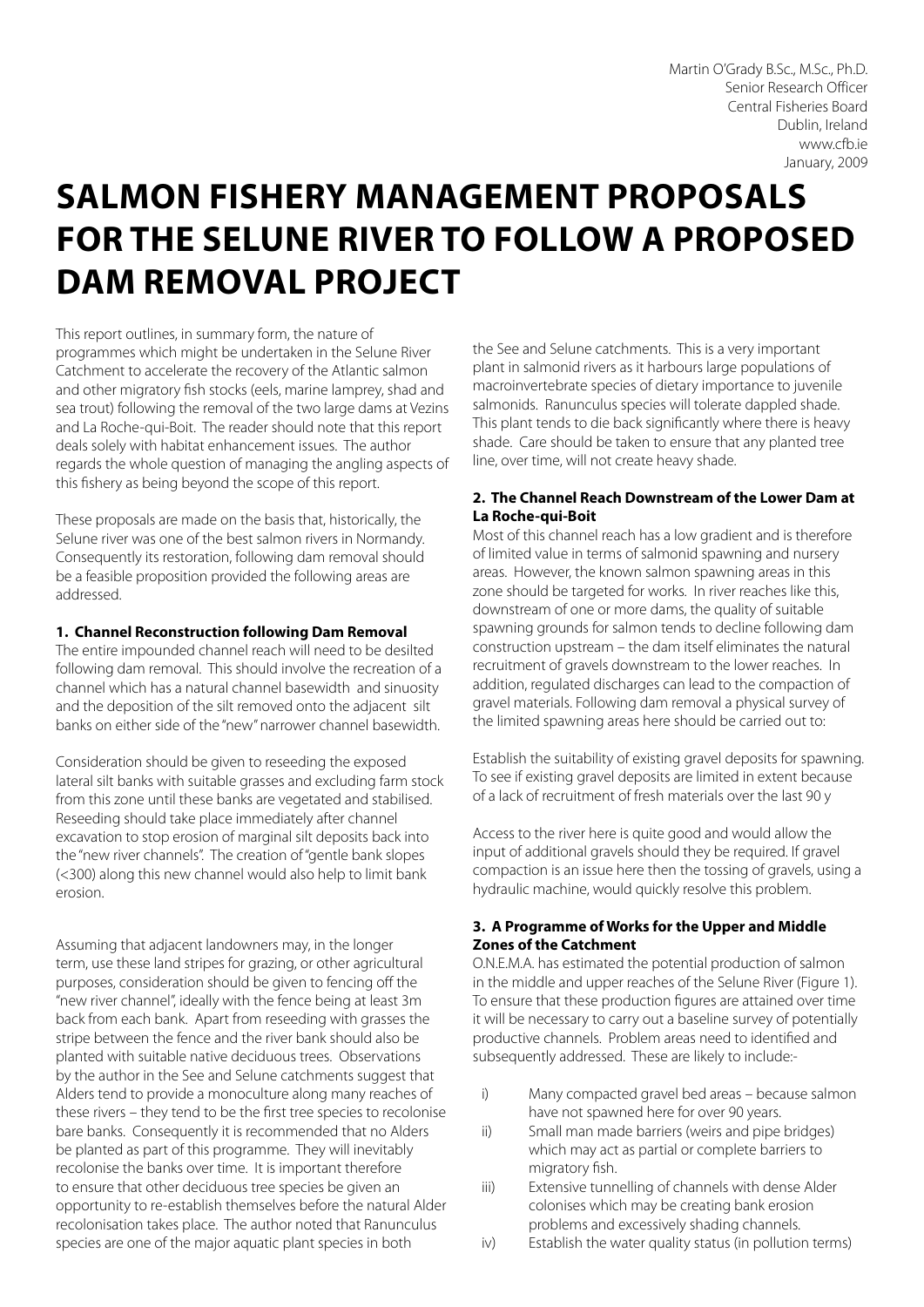at intervals in all sub-catchments to ensure that expenditure on morphological channel adjustments or bankside regimes is targeted in areas where water quality is sufficiently high enough to support juvenile salmon.

- v) Land management practices in certain areas may have lead to a degradation of physical channel form in selected reaches. Such areas need to be identified and enhancement programmes designed and implemented where necessary.
- vi) Currently it is thought that circa 50km of 1st and 2nd order streams in the upper catchment have been canalised to aid land drainage. While these channels are too small to function as salmon spawning or nursery streams they are thought to be contributing large volumes of silt to the larger salmonid channels, leading to a reduction in salmonid habitat quality. This area needs to be examined in detail with a view to significantly reducing the extent of this problem.

A baseline survey programme over the course of one year incorporating (i) to (vi) above would quickly identify key problem areas and allow one to generate and accurately cost a productive works programme.

### **4. Restocking of Salmon**

In the author's opinion the stocking of salmon, after dam removal, should not be considered as a part of this programme. O.N.E.M.A. have shown that the See and Selune Rivers, which share a common estuary, would appear to share a single genetic stock of salmon – tagged salmon entering the lower reaches of the Selune have subsequently gone back downstream and thereafter run the See.

Given the healthy status of juvenile salmon stocks currently in the See River, some of these, returning as adults, are likely to spawn in the Selune. In the author's broad experience in Scotland and Ireland, salmon will immediately run upstream in channels once manmade barriers are removed. The recovery of salmon stocks in the Selune will be a significantly faster process

than that observed in Irish or Scottish Rivers simply because most salmon in Normandy smoltify as one year old fish. Irish and British salmon smolts are predominantly two year old individuals.

### **5. Monitoring**

The author would strongly recommend that O.N.E.M.A. extend its current juvenile salmon monitoring programme to the middle and upper reaches of the Selune following dam removal. Over time this should prove to be a very valuable data base. It should prove to be particularly useful in estimating the rate of recovery of salmon populations in other rivers in France where dams might be removed at some future date.

### **6. Fish Counter**

The removal of the dams might be an appropriate opportunity to construct a fish counter on the Selune. The most appropriate site would be at the current location of the lower dam at La Roche-qui-Boit. There are limited spawning opportunities for salmon in the Selune River downstream of this point. Consequently a salmon count at this location would be close to a total count for this catchment.

### **7. An Initial Moratorium on Angling**

Consideration might be given to having a moratorium, or a catch and release system, in relation to salmon angling in the Selune River for a number of years after the dams have been removed. Annual monitoring data on the level of juvenile salmon stocks in the system, in combination with counter data, would indicate when salmon conservation stock levels have been reached and, more importantly, exceeded, at which point some level of angling harvest would be viable.

### **8. Acknowledgements**

The author is most grateful to Richard Arnaud (O.N.E.M.A.) for providing him with all of the background information referenced in this report.

I would like to thank my friends in N.A.S.F. for affording me the opportunity to contribute to this project.